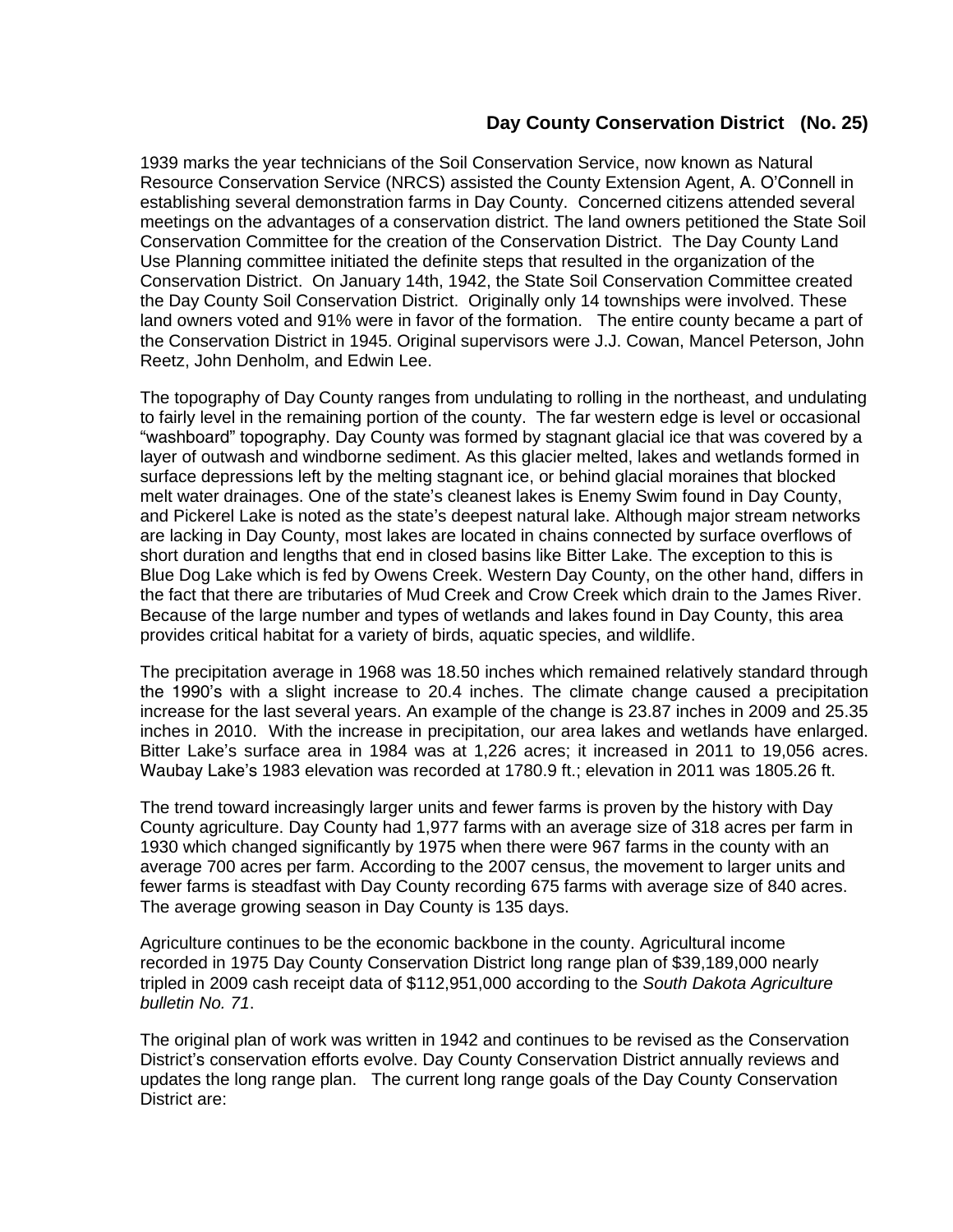- 1). Protect and/or improve the waters to provide sufficient quantities of quality water for the beneficial uses.
- 2). Improve and maintain the productive quality of our soil.
- 3). Enhance recreation opportunities and wildlife habitats.
- 4). Increase public awareness of the benefits of natural resource management.
- 5). Maintain economic sustainability of the Day County Conservation District.

All long range goals are of equal importance. The Conservation District works to secure grants to assist local producers with conservation implementation. The Day County Conservation District works jointly with many partners in order to carryout and implement conservation practices, and apply them to the land in the most effective way possible.

In 1981 the Day County Conservation District initiated a study to determine the necessity for a project to retain the status of having some of the cleanest lakes in the state. Day County Conservation District successfully acquired grants with the Dept. of Environmental and Natural Resources (DENR) and the State Conservation Commission to improve the water quality of the lakes in northeast South Dakota as well as promoting rotational grazing to enhance the grasslands. By implementing best management practices that reduce nutrient and sediment loading and prevent bacterial contamination in watershed acres, all northeast South Dakota lakes remain valued attractions in Day County. Our current watershed project entitled *Northeast Glacial Lakes Project,* works cooperatively with the conservation districts in Marshall, Roberts, and Grant counties.

Day County Conservation District strives to educate all ages about conservation through workshops, contests, and information. Arbor Day is the last Friday in April and celebrated with all schools in Day County. Students share their writing and drawing talents by entering the essay and poster contests. State winning essays earned by students in Day County include Ciarra Barnhardt---2006 and Heidi Oakland---2000. The Conservation District promotes many other educational events including Soil Stewardship Week, Eco Ed Day, water festivals in Brookings and Aberdeen, NESD Land and Range contest, youth scholarship, Resource Conservation speech contest, and Earth Day.

Recognizing worthy producers for their excellent management practices have been noted state wide. Day County's state winning recipients of the SD Society Range Management "Excellence in Range Management" award were Harlan Storley family, 1991; Delbert Fischer family, 1999; and Eugene and Kathy Ausland, 2007.

Conservation awareness continues to vary as the environment and residents progress; Day County Conservation District provides information to residents of all ages. Grazing tours, cover crop tours, bird watching tours, tree care workshops, lake and stream ecology workshops, land and range contests, farm show booths, and pasture walks offer producers and owners the opportunity to learn from others and share ideas that have enhanced their operation. The Conservation District has a quarterly newsletter "District Dispatch" and promotes conservation with news articles to area newspapers. With the progression of technology the Day County Conservation District and the Northeast Glacial Lakes Project have created websites to inform, update, and provide residents and visitors valuable resource on trees, history, lakes, and educational activities.

The Day County Conservation District with assistance from the Jolly Worker's 4H Club and members of the Webster FFA Chapter constructed a Native Plant Demonstration Plot and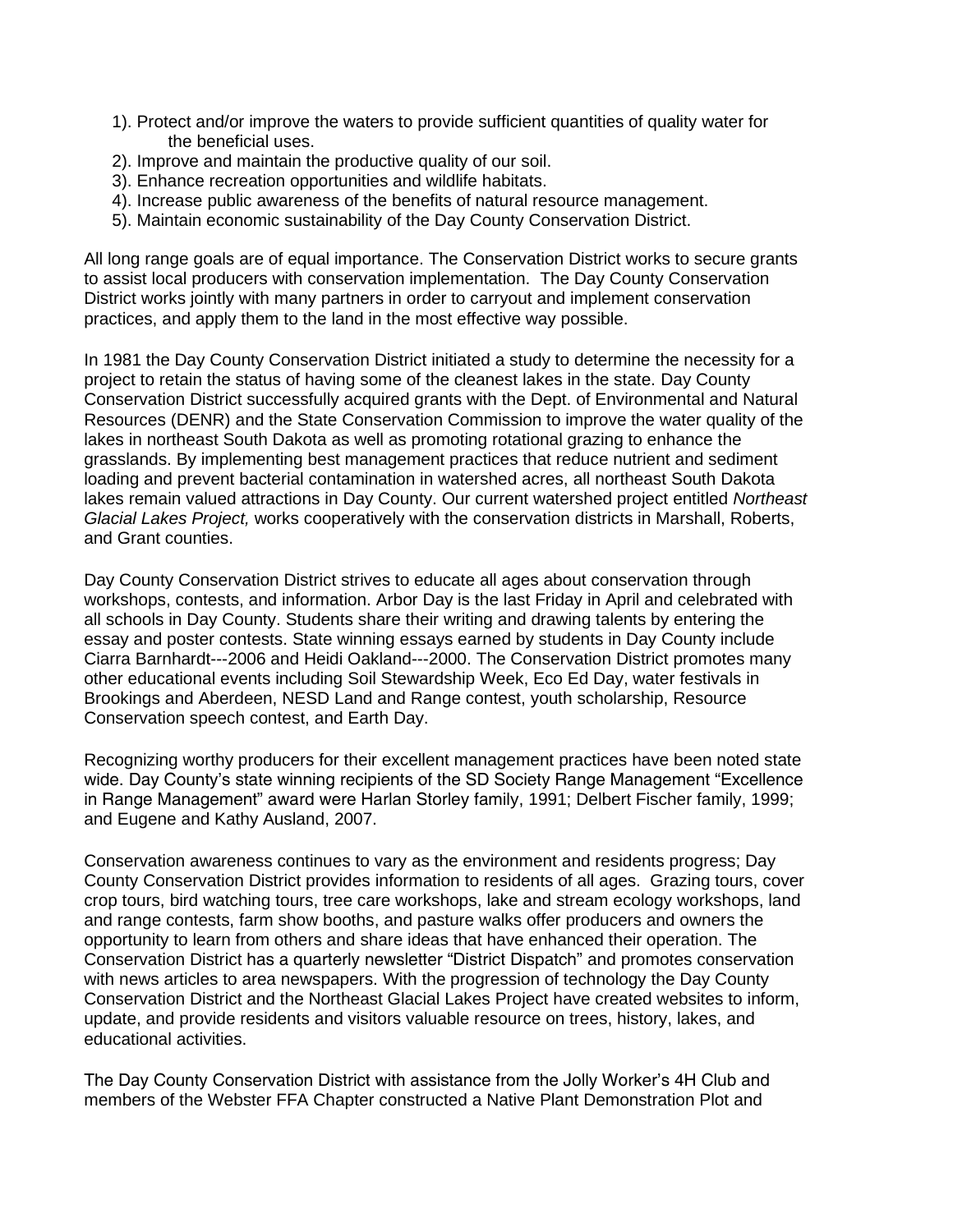Arboretum. The demonstration is located behind the USDA Service Center office building in Webster. Small plots of native grasses and forbs were planted in April 2002. Eight varieties of shrubs and trees were also planted that spring and we have continued to add to the arboretum every year. During the fall of 2002, walking paths were constructed, and additional landscaping for a butterfly garden and pond were completed. The butterfly garden and pond were planted with several species of perennial flowers and aquatic plants in 2003. Today the public can view species of native cool and warm season grasses, native forbs, trees and shrubs, and a butterfly garden and backyard pond demonstration with a variety of perennial and annual flowers. In addition to the demonstration plot and arboretum, the public can also observe some new technologies available for pasture watering systems. A solar power unit, that operates the filtration system for the Conservation District's backyard pond, demonstrates how the sun can supply power to remote pasture wells.

Services offered by the Conservation District have evolved as the conservation efforts advance. Currently, services provided by the Conservation District include machine planting trees, tree cultivation, mowing, fabric installation, no-till drill rental, weed roller rental, auger rental, other tree care products, perennials, native grasses, and conservation and large size tree hand plants. The Conservation District continues to research options beneficial to the conservation efforts of the county. Annually a survey is distributed to find the needs of area producers and a locally led workgroup provides an additional avenue for producers to share their resource concerns.



Day County Conservation District has machine planted 7,086 acres of trees from 1943 to 2011. The total number of trees machine planted is 3,936,596 on 3,238 sites. Tree planting acres continue to provide residents options for field windbreaks, farmstead windbreaks, wildlife plantings, and recently we have increased plantings on renovations of previously viable belts to restore them to once again provide the protection to farm sites and fields. Wind and ice storms increased the deterioration of the belts established. The Day County Conservation District was awarded a grant in 2008 to assist residents to reestablish the great loss of trees within the communities in Day County.

Over the years, the Conservation District office has been located in various places throughout Webster including: the Extension office in the Day County court house, above the old theater, above Cornwell Drug, in the back of the Kading building, in the building torn down for the Security bank, and with ASCS office since 1966 which was previously located at 710 Main Street until October 1996 when the USDA offices and Day County Conservation District office relocated to its present location at 600 E Hwy 12.